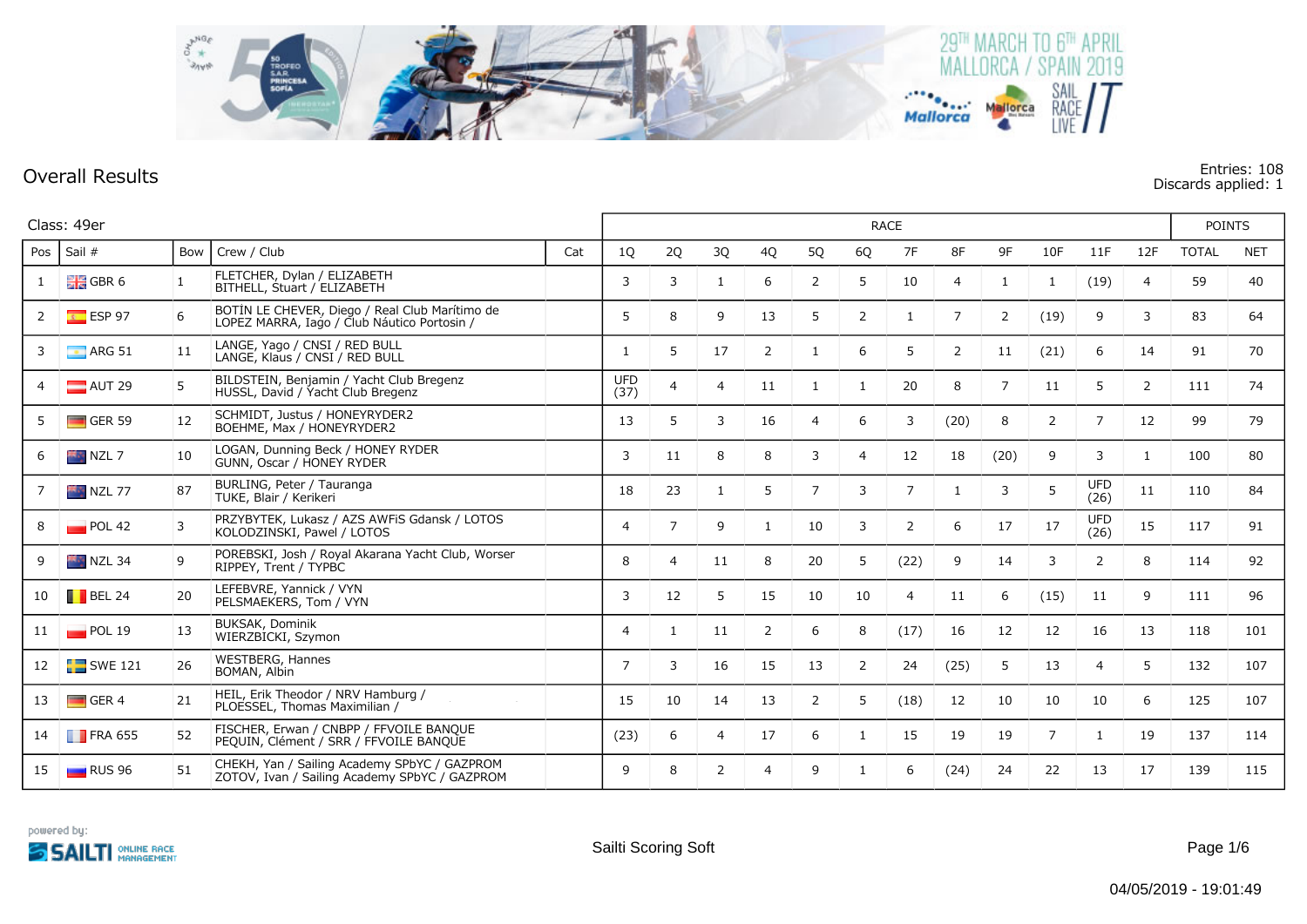| 16 | $\frac{1}{2}$ CRO 1    | 14             | FANTELA, Sime / DMARIN, RED BULL, ZHIK,<br>FANTELA, Mihovil / DMARIN, RED BULL, ZHIK,                 | 18                       | 1              | 10             | $\mathbf{1}$       | 4              | $\overline{7}$     | 16               | 15                 | (25)           | $\overline{4}$     | 17               | 23                 | 141 | 116 |
|----|------------------------|----------------|-------------------------------------------------------------------------------------------------------|--------------------------|----------------|----------------|--------------------|----------------|--------------------|------------------|--------------------|----------------|--------------------|------------------|--------------------|-----|-----|
| 17 | $\equiv$ USA 311       | 38             | MOLLERUS, Andrew<br>MACDIARMID, Ian                                                                   | 14                       | 2              | 3              | <b>UFD</b><br>(37) | 3              | 10                 | 19               | 5                  | $\overline{4}$ | 24                 | 15               | 21                 | 157 | 120 |
| 18 | $E$ DEN 30             | 30             | WARRER, Jonas / KDY / LINDBERG<br>PRECHT JENSEN, Jakob / KDY / LINDBERG                               | 6                        | 6              | 6              | 12                 | (22)           | 18                 | 21               | 3                  | 16             | 6                  | 20               | $\overline{7}$     | 143 | 121 |
| 19 | $\blacksquare$ IRL 11  | 27             | SEATON, Ryan / CSC/BYC<br>GUILFOYLE, Séafra / RCYC                                                    | 17                       | 9              | 3              | $\overline{7}$     | $\overline{4}$ | 22                 | 13               | 13                 | 13             | (25)               | 12               | 10                 | 148 | 123 |
| 20 | $\Box$ GER 3           | 8              | FISCHER, Tim / nrv / BO<br>GRAF, Fabian / VSaW / BO                                                   | 6                        | 6              | 6              | 1                  | 12             | $\overline{7}$     | 14               | (21)               | 15             | 20                 | 21               | 18                 | 147 | 126 |
| 21 | $\blacksquare$ FRA 8   | 22             | RUAL, Lucas / RESOTAINER/ BANQUE POPULAIRE /<br>AMOROS, Emile / RESOTAINER/ BANQUE POPULAIRE /        | 5                        | 3              | 20             | <b>UFD</b><br>(37) | 5              | 6                  | 8                | 14                 | 9              | 8                  | <b>UFD</b><br>26 | <b>DNF</b><br>26   | 167 | 130 |
| 22 | SWE16                  | 31             | SYLVAN, Carl / VGH<br>ANJEMARK, Marcus / VGH                                                          | 14                       | 16             | $\overline{7}$ | 3                  | 11             | 11                 | 11               | 10                 | 21             | 23                 | 14               | <b>UFD</b><br>(26) | 167 | 141 |
| 23 | AUS 91                 | 4              | GILMOUR, David / RFBYC / AST<br>GILMOUR, Lachy / RFBYC / AST                                          | 16                       | 2              | $\overline{7}$ | $\overline{4}$     | 13             | 9                  | (23)             | 23                 | 23             | 16                 | 8                | 22                 | 166 | 143 |
| 24 | AUS 40                 | 57             | NEEDHAM, Thomas / Royal Queensland Yacht Squadron<br>TURNER, Joel / Southport Yacht Club              | 10                       | 10             | $\mathbf{1}$   | (30)               | 25             | $\overline{2}$     | 9                | 17                 | 18             | 14                 | <b>UFD</b><br>26 | 16                 | 178 | 148 |
| 25 | $\Box$ SUI 129         | 105            | BACHELIN, Maxime / -<br>DE PLANTA, Arno / -                                                           | $\overline{7}$           | 12             | 15             | 6                  | (27)           | $\overline{7}$     | 25               | 22                 | 22             | 18                 | 18               | 20                 | 199 | 172 |
| 26 | $\blacksquare$ NED 194 | 32             | LAMBRIEX, Bart<br>VAN VUGT, Pim                                                                       | 12                       | 11             | (19)           | 11                 | 15             | 8                  | 10               | 6                  | 12             | 3                  | $\overline{7}$   | 12                 | 126 | 107 |
| 27 | $\bullet$ BRA 15       | 65             | SOFFIATTI, Marco / CBVela / PEGASUS/MARINHA DO<br>PORTILHO BORGES, Gabriel / CBVela /                 | <b>STP</b><br>20         | 8              | 17             | 9                  | 12             | 3                  | 5                | (20)               | 8              | $\overline{7}$     | 11               | 10                 | 130 | 110 |
| 28 | $\frac{1}{2}$ GBR 17   | 28             | HAWKINS, Jack<br>THOMAS, Christopher                                                                  | 14                       | 5              | 13             | <b>UFD</b><br>(37) | 17             | 12                 | 2                | $\mathbf{1}$       | 14             | 20                 | $\overline{2}$   | 19                 | 156 | 119 |
| 29 | $\bullet$ JPN 26       | 33             | TAKAHASHI, Leo / RNZYS / THE BEAST<br>KOIZUMI, Ibuki / THE BEAST                                      | $\mathbf{1}$             | 15             | 15             | 19                 | 16             | 18                 | <b>STP</b><br>10 | $\overline{2}$     | 13             | 11                 | (20)             | 11                 | 151 | 131 |
| 30 | $\blacksquare$ FRA 2   | $\overline{7}$ | MATHIEU, Frei / BANQUE POPULAIRE<br>DELPECH, Noe / BANQUE POPULAIRE                                   | 15                       | 13             | 29             | $\overline{7}$     | $\overline{2}$ | <b>UFD</b><br>(37) | 3                | 29                 | 10             | 19                 | 6                | 2                  | 172 | 135 |
| 31 | $\Box$ DEN 132         | 19             | LÜBECK, Mads Emil Stephensen / Royal Danish Yacht<br>BUHL, Nikolaj Hoffmann / Royal Danish Yacht Club | 26                       | $\overline{7}$ | 8              | 21                 | 19             | 24                 | 1                | 8                  | 6              | 2                  | (27)             | 17                 | 166 | 139 |
| 32 | $\blacksquare$ SWE 21  | 25             | HEDSTRÖM, Fritiof / SCHWING<br>HAMEL, Otto / SCHWING                                                  | 12                       | 11             | 19             | 23                 | 8              | 9                  | $\overline{4}$   | $\overline{7}$     | 15             | 12                 | 21               | (24)               | 165 | 141 |
| 33 | AUS 71                 | 46             | HANSEN, Kurt / Gosford Sailing Club / ARNOLD<br>HOFFMAN, Simon / ARNOLD                               | 6                        | 1              | 2              | 18                 | 21             | 25                 | 25               | 23                 | (33)           | 6                  | 9                | $\overline{7}$     | 176 | 143 |
| 34 | $E = ESP 46$           | 18             | ALONSO TELLECHEA, Federico / Real Club Astur de<br>ALONSO TELLECHEA, Arturo / Real Club Astur de      | 8                        | 9              | 27             | 17                 | $\overline{7}$ | 20                 | $\overline{7}$   | <b>BFD</b><br>(43) | $\mathbf{1}$   | 23                 | 12               | 13                 | 187 | 144 |
| 35 | $NZL$ 18               | 23             | MCHARDIE, Isaac / RAYC<br>MCKENZIE, William / RAYC                                                    | $\overline{\mathcal{A}}$ | 9              | 14             | 23                 | 18             | 9                  | 11               | 12                 | (31)           | 25                 | $\mathbf{1}$     | 23                 | 180 | 149 |
| 36 | $\frac{1}{26}$ GBR 118 | 43             | TAYLOR, Chris<br><b>BATTEN, Samuel</b>                                                                | 2                        | 23             | 24             | <b>UFD</b><br>37   | 23             | 4                  | 17               | $\overline{4}$     | $\overline{7}$ | <b>UFD</b><br>(43) | $\overline{4}$   | 8                  | 196 | 153 |
| 37 | $\equiv$ USA 126       | 36             | SNOW, Nevin / DONKEY<br>WILSON, Dane / DONKEY                                                         | 16                       | 25             | 12             | 16                 | 8              | 12                 | 19               | 11                 | 21             | $\mathbf{1}$       | (29)             | 16                 | 186 | 157 |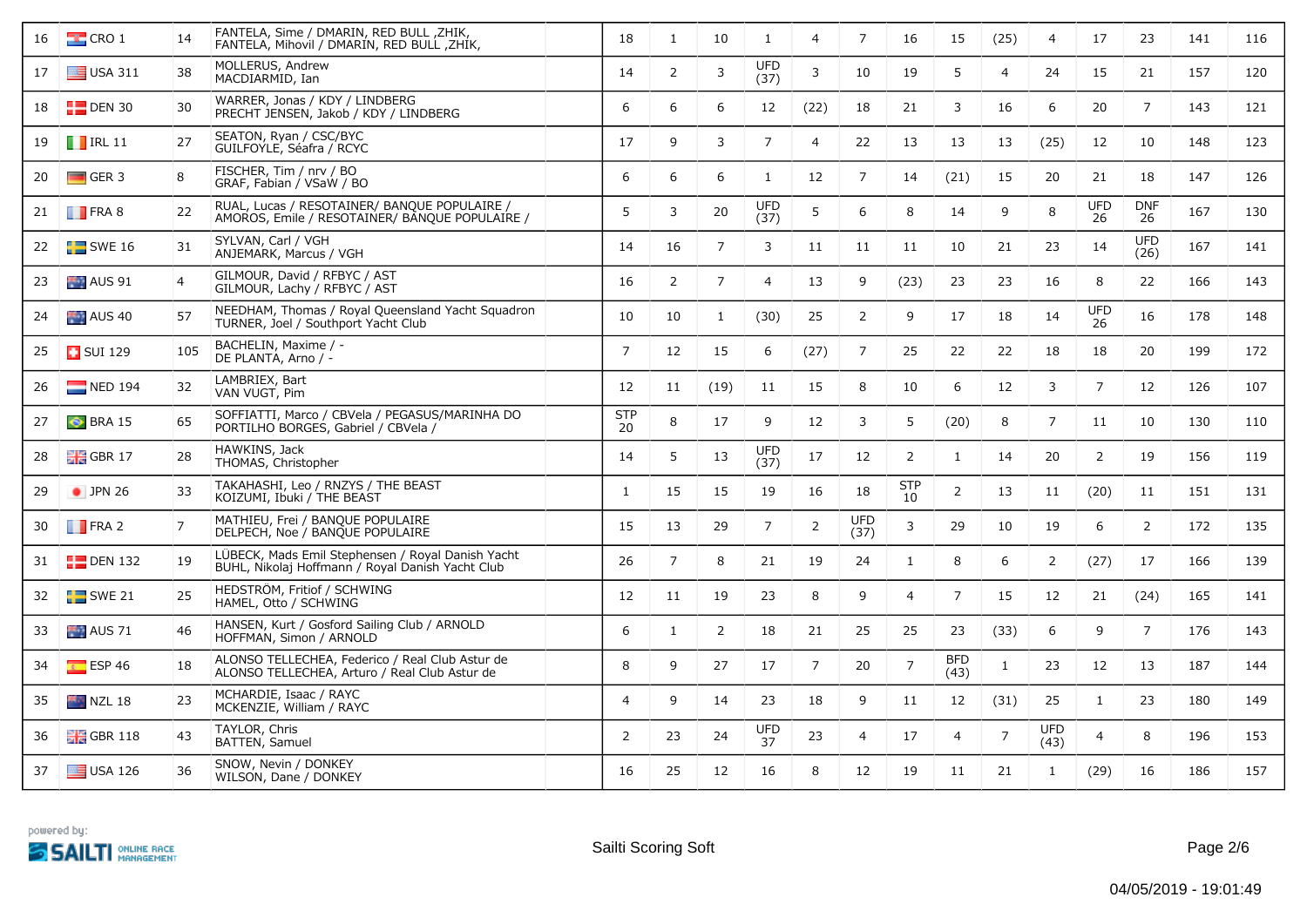| 38 | $\frac{12}{16}$ GBR 245   | 60  | MUNRO, Gillies / Royal Findhorn Yacht Club /<br>HARRIS, Daniel / Royal Findhorn Yacht Club /   | 16               | 19 | 18             | 10             | 9                  | 17               | 18               | 5                  | 25               | <b>UFD</b><br>(43) | 16   | 6                  | 202 | 159 |
|----|---------------------------|-----|------------------------------------------------------------------------------------------------|------------------|----|----------------|----------------|--------------------|------------------|------------------|--------------------|------------------|--------------------|------|--------------------|-----|-----|
| 39 | $\equiv$ USA 28           | 34  | RYAN, Judge / SDYC, MBYC<br>HENKEN, Hans / CYC, StFYC                                          | 24               | 28 | 12             | 6              | $\overline{7}$     | 11               | 41               | <b>BFD</b><br>(43) | 9                | 8                  | 18   | $\overline{4}$     | 211 | 168 |
| 40 | <b>D</b> POR 27           | 40  | LIMA, Jorge Lima / CNCascais<br>COSTA, José / CNCascais                                        | 12               | 21 | (28)           | 3              | 15                 | 15               | 13               | 17                 | 23               | 28                 | 22   | 1                  | 198 | 170 |
| 41 | $\blacksquare$ AUS 200    | 48  | COLLEY, Jim / RPAYC / RIHANNON<br>CONNOR, Shaun / RPAYC / RIHANNON                             | 5                | 13 | 13             | 19             | 14                 | 22               | 21               | 16                 | 3                | (33)               | 25   | 26                 | 210 | 177 |
| 42 | $\blacksquare$ ITA 88     | 24  | CRIVELLI VISCONTI, Uberto<br>TOGNI, Gianmarco                                                  | 31               | 17 | 5              | 5              | 9                  | <b>DSQ</b><br>37 | 14               | <b>BFD</b><br>(43) | 36               | $\overline{4}$     | 3    | 20                 | 224 | 181 |
| 43 | $\blacksquare$ FRA 144    | 16  | FISCHER, Kévin / BESSé BANQUE POP FFV<br>JAUVIN, Yann / BESSé BANQUE POP FFV                   | 26               | 16 | 5              | $\overline{7}$ | 19                 | 17               | 35               | <b>BFD</b><br>(43) | 4                | 5                  | 31   | 21                 | 229 | 186 |
| 44 | $\equiv$ USA 141          | 72  | MELGES, Harry / BRANDY<br>ROWE, Finn / BRANDY                                                  | 2                | 23 | 15             | 26             | 11                 | $\overline{4}$   | 15               | 31                 | 26               | 9                  | (34) | 25                 | 221 | 187 |
| 45 | $\frac{1}{2}$ NOR 888     | 58  | MATHISEN, Tomas / AURORA<br>MATHISEN, Mads / AURORA                                            | 13               | 13 | 10             | 20             | 21                 | 17               | 16               | 14                 | 28               | 27                 | 8    | (30)               | 217 | 187 |
| 46 | $\equiv$ USA 340          | 39  | BARROWS, Ian / YCYC<br>KISS, Joseph / YCYC                                                     | $\overline{7}$   | 19 | 21             | 24             | 20                 | 14               | (27)             | 19                 | 18               | 17                 | 14   | 18                 | 218 | 191 |
| 47 | $\blacksquare$ POL 164    | 75  | STANIUL, Mikolaj<br>SZTORCH, Jakub                                                             | 11               | 15 | 24             | 19             | (29)               | 18               | 23               | 10                 | 22               | 26                 | 15   | 9                  | 221 | 192 |
| 48 | NED 314                   | 101 | VAN STEKELENBORG, Lars<br>BRAMERVAER, Daniel                                                   | 32               | 14 | 10             | 12             | 5                  | 11               | 33               | 3                  | (41)             | 22                 | 19   | 32                 | 234 | 193 |
| 49 | $\Box$ CHI 158            | 107 | GREZ AHRENS, Benjamin / SANTANDER - VOLVO<br>GREZ AHRENS, Exequiel / SANTANDER - VOLVO         | <b>STP</b><br>10 | 14 | 18             | 14             | 22                 | 16               | 24               | 9                  | <b>STP</b><br>28 | 14                 | (30) | 28                 | 227 | 197 |
| 50 | $\boxed{\bullet}$ IND 316 | 74  | K.C. Ganapathy<br>THAKKAR, Varun                                                               | 10               | 2  | 20             | 8              | 23                 | 14               | 31               | 21                 | 5                | 31                 | (37) | 33                 | 235 | 198 |
| 51 | $\frac{1}{2}$ GBR 284     | 44  | PEACH, Morgan / ROCKFISH<br>HAWES, Rhos / ROCKFISH                                             | 21               | 22 | 11             | 20             | (26)               | 23               | 6                | 25                 | 16               | 18                 | 23   | 14                 | 225 | 199 |
| 52 | $\bullet$ JPN 847         | 54  | FURUYA, Shingen / spn<br>HACHIYAMA, Shinji / spn                                               | 17               | 20 | 21             | 18             | 17                 | 13               | 28               | (34)               | $\overline{2}$   | 13                 | 28   | 22                 | 233 | 199 |
| 53 | $M =$ AUS 66              | 41  | PHILLIPS, Will / AUS 66<br>PHILLIPS, Sam / SSCBC / AUS 66                                      | 27               | 26 | 12             | 13             | 32                 | 13               | 8                | 33                 | 17               | 15                 | 13   | <b>DNC</b><br>(43) | 252 | 209 |
| 54 | $\blacksquare$ GER 22     | 17  | MEGGENDORFER, Jakob / Bayerischer Yacht-Club /<br>SPRANGER, Andreas / Bayerischer Yacht-Club / | <b>UFD</b><br>37 | 16 | 25             | 2              | <b>RET</b><br>(37) | 24               | 22               | 26                 | 11               | 34                 | 10   | 3                  | 247 | 210 |
| 55 | $\blacksquare$ CAN 760    | 56  | JONES, William / Royal Hamilton Yacht Club / GOONIE<br>DEPAUL, Evan / GOONIE                   | 19               | 18 | $\overline{4}$ | 10             | 15                 | 20               | (39)             | 13                 | 19               | 32                 | 24   | 36                 | 249 | 210 |
| 56 | $\blacksquare$ NED 491    | 37  | HOUTMAN, Scipio<br>OFFERMAN, Manus                                                             | 18               | 24 | 26             | 21             | $\mathbf{1}$       | 16               | 29               | 27                 | 35               | 16                 | (40) | 5                  | 258 | 218 |
| 57 | $\blacksquare$ ITA 147    | 42  | FERRARESE, Simone / CV BARI<br>GALATI, Valerio                                                 | 25               | 27 | 2              | 10             | 31                 | 13               | (38)             | 22                 | 24               | 21                 | 17   | 27                 | 257 | 219 |
| 58 | $E$ ESP 966               | 82  | LUJAN, Kike / Club Náutico Javea / JAMBO<br>TORRADO, Antonio / Real Club Náutico Torrevieja /  | 10               | 12 | 30             | 9              | 14                 | 22               | <b>STP</b><br>21 | 15                 | 32               | (38)               | 26   | 34                 | 263 | 225 |
| 59 | $\Box$ SUI 10             | 15  | SCHNEITER, Sébastien / TEAM TILT<br>CUJEAN, Lucien / TEAM TILT                                 | 2                | 18 | 6              | 27             | 3                  | 21               | 30               | <b>BFD</b><br>(43) | 30               | 10                 | 39   | <b>BFD</b><br>43   | 272 | 229 |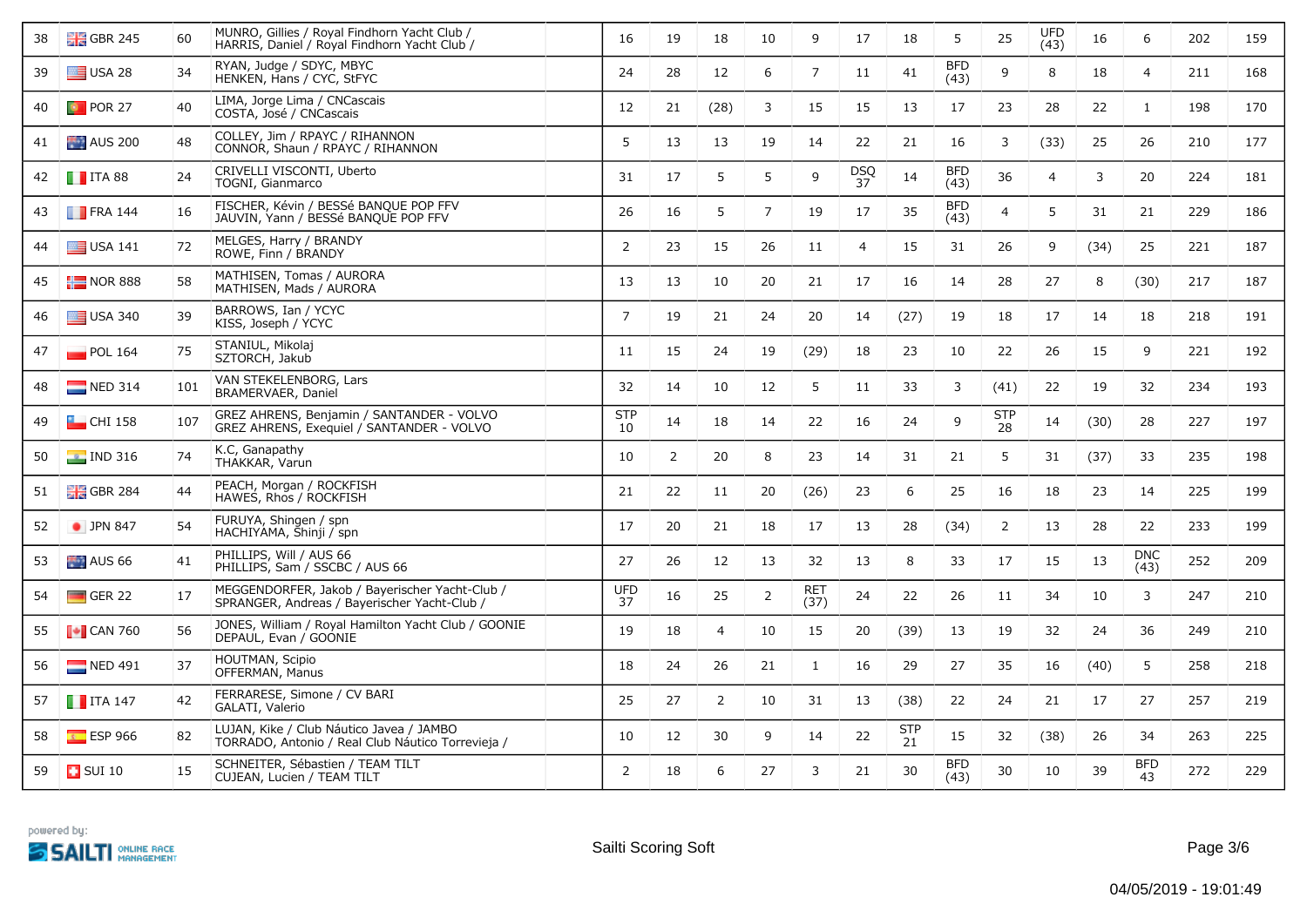| 60 | $\equiv$ GRE 788       | 85             | KAMBOURIDIS, Panagiotis / IRIS<br>NOUTSOS, Stylianos / IRIS                                             | 23                 | 10               | 23               | 22               | 17               | 31                 | (40)               | 18                 | 37               | 24                  | 5                   | 29                 | 279   | 239   |
|----|------------------------|----------------|---------------------------------------------------------------------------------------------------------|--------------------|------------------|------------------|------------------|------------------|--------------------|--------------------|--------------------|------------------|---------------------|---------------------|--------------------|-------|-------|
| 61 | $\blacksquare$ FRA 180 | 45             | FEDRIGUCCI, Hugo / CNTL<br>SCOTTO DI FASANO, Sébastien                                                  | 22                 | 17               | 19               | 14               | 22               | 10                 | 12                 | 30                 | 40               | <b>RDG</b><br>27.30 | <b>RDG</b><br>27.30 | <b>DNC</b><br>(43) | 283.6 | 240.6 |
| 62 | $E = ESP 317$          | 67             | BUGALLO, Luis / Real Club Náutico de Vigo /<br>LORENZO, Jorge / Real Club Náutico de Vigo /             | 9                  | $\overline{4}$   | 13               | 5                | 26               | 27                 | 37                 | 32                 | (38)             | 37                  | 36                  | 31                 | 295   | 257   |
| 63 | <b>B</b> SUI 133       | 77             | HAENSSLER, Max / Gstaad yacht Club / HERUN<br>RICHNER, Joshua / HERUN                                   | 15                 | 21               | 8                | 27               | 14               | 19                 | 32                 | 28                 | 34               | 29                  | 33                  | (35)               | 295   | 260   |
| 64 | $\Box$ DEN 511         | 50             | HANSEN, Michael / ASK / INTERLEX / BWS /<br>LEHM SLETTEN, Mathias / ASK / INTERLEX / BWS /              | 20                 | <b>UFD</b><br>37 | 31               | 30               | 6                | 12                 | 26                 | <b>BFD</b><br>(43) | 20               | 35                  | 35                  | 15                 | 310   | 267   |
| 65 | $\blacksquare$ FRA 789 | 83             | REGANULT, Mérik / La Pelle Marseille / LOVE TO LOVE<br>RAYNAL, Louis / YCPR Marseille / LOVE TO LOVE TO | 13                 | 17               | 9                | 29               | 12               | 30                 | 36                 | 24                 | (39)             | 36                  | 32                  | 37                 | 314   | 275   |
| 66 | $E$ ESP 669            | 102            | TORRES, Albert / RCN Palma<br>ARETZ, Elias / RCN Palma                                                  | 11                 | 20               | 26               | 18               | 13               | 25                 | 34                 | 35                 | 29               | 30                  | (38)                | 38                 | 317   | 279   |
| 67 | $\frac{1}{2}$ GBR 5    | $\overline{2}$ | PETERS, James / HISC / Royal Thames YC<br>STERRITT, Fynn                                                | <b>UFD</b><br>(37) | $\overline{7}$   | $\overline{7}$   | 3                | 11               | 21                 | <b>DNE</b><br>43   | <b>DNE</b><br>43   | <b>DNE</b><br>43 | <b>DNE</b><br>43    | <b>DNE</b><br>43    | <b>DNE</b><br>43   | 344   | 307   |
| 68 | $\equiv$ URU 117       | 70             | UMPIERRE, Hernán / Yacht Club Uruguayo<br>DIZ, Fernando / Yacht Club Uruguayo                           | 20                 | 22               | <b>STP</b><br>26 | (26)             | 21               | 15                 | 1                  | 2                  | 13               | 13                  | 2                   | $\overline{4}$     | 165   | 139   |
| 69 | $\blacksquare$ RUS 125 | 63             | NOSOV, Konstantin / SHVSM PRIMORSKII KRAY, SFYC,<br>GAIDAENKO, Aleksandr                                | 22                 | 29               | (29)             | 14               | 24               | 19                 | 6                  | 11                 | 8                | 4                   | 10                  | 5                  | 181   | 152   |
| 70 | $\equiv$ EST 321       | 71             | ROIHU, Juuso / Tallinn Yacht Club / SAILING TEAM<br>ROIHU, Henri / Tallinn Yacht Club / SAILING TEAM    | 21                 | 27               | 24               | 25               | 18               | 20                 | 2                  | 18                 | (37)             | $\mathbf{1}$        | 13                  | $\overline{3}$     | 209   | 172   |
| 71 | $\Box$ GER 36          | 35             | CARSTENSEN, Nils / Flensburger Segel-Club /<br>FRIGGE, Jan / KAZAKAMI                                   | 8                  | 14               | 22               | 33               | 29               | 32                 | <b>UFD</b><br>(42) | $\overline{4}$     | 5                | 18                  | 1                   | 17                 | 225   | 183   |
| 72 | $\Box$ GER 911         | 55             | STINGELE, Max / Kieler Yacht-Club / MEDUSA<br>SCHEEL, Linov / Kieler Yacht-Club / MEDUSA                | 21                 | 21               | 30               | 27               | 27               | 30                 | <b>UFD</b><br>(42) | 19                 | $\mathbf{1}$     | 2                   | 6                   | 6                  | 232   | 190   |
| 73 | $\blacksquare$ IRL 417 | 49             | DICKSON, Robert / Howth Yacht Club / BOB^2<br>GILMORE, Robert Edward / BOB^2                            | <b>DNF</b><br>(37) | 30               | <b>DNF</b><br>37 | 22               | 30               | 29                 | 5                  | 5                  | 3                | 20                  | 8                   | 2                  | 228   | 191   |
| 74 | $\Box$ OMA 145         | 73             | AL HADI, Musab / OMAN SAIL 1<br>AL KINDI, Waleed / OMAN SAIL / OMAN SAIL 1                              | 24                 | 22               | 28               | 12               | 23               | 21                 | 15                 | 13                 | $\overline{7}$   | 14                  | 12                  | <b>DSQ</b><br>(42) | 233   | 191   |
| 75 | $\frac{1}{26}$ GBR 234 | 53             | GRUMMETT, James / SHEILA<br>BUDDEN, Daniel / SHEILA                                                     | 28                 | 31               | 16               | 28               | 26               | 14                 | 3                  | 26                 | 11               | 12                  | 5                   | RET<br>(42)        | 242   | 200   |
| 76 | $\blacksquare$ FRA 55  | 91             | REVIL, Theo / TEAM TARANGAU<br>DEPERY, Tim / TEAM TARANGAU                                              | 22                 | 20               | 16               | (29)             | 19               | 28                 | 16                 | 6                  | 15               | 25                  | 21                  | 13                 | 230   | 201   |
| 77 | $\Box$ GER 105         | 62             | LAMAY, Gwendal / Norddeutscher Regatta- Verein<br>WILLIM, Luke / IMMAC, MATTFELD, SALZBRENNER           | $\mathbf{1}$       | 19               | 17               | <b>DNC</b><br>37 | <b>DNC</b><br>37 | <b>DNC</b><br>(37) | $\overline{7}$     | 20                 | $\overline{4}$   | 23                  | 14                  | 22                 | 238   | 201   |
| 78 | $\blacksquare$ FRA 755 | 64             | NAEL, Gwendal<br>GUEVEL, Gautier                                                                        | (32)               | 24               | 23               | 16               | 10               | 27                 | 18                 | 12                 | 14               | 24                  | 16                  | 20                 | 236   | 204   |
| 79 | $\blacksquare$ IRL 283 | 59             | DONNELLY, Seán / National YC<br>DONNELLY, Tadgh / National YC                                           | 35                 | 34               | 32               | 25               | 18               | 15                 | <b>UFD</b><br>(42) | 9                  | 10               | 19                  | 11                  | 1                  | 251   | 209   |
| 80 | FIN 203                | 69             | SILÉN, Victor / NJK<br>SILÉN, Oliver                                                                    | 19                 | (34)             | 30               | 32               | 16               | 23                 | 9                  | $\overline{7}$     | 20               | 33                  | 4                   | 19                 | 246   | 212   |
| 81 | $\blacksquare$ DEN 277 | 61             | NYBORG, Daniel / KDY<br>WRIGHT OLSEN, Sebastian / KDY                                                   | 28                 | 31               | 18               | 31               | 25               | 19                 | <b>UFD</b><br>(42) | 10                 | 23               | 11                  | 7                   | 10                 | 255   | 213   |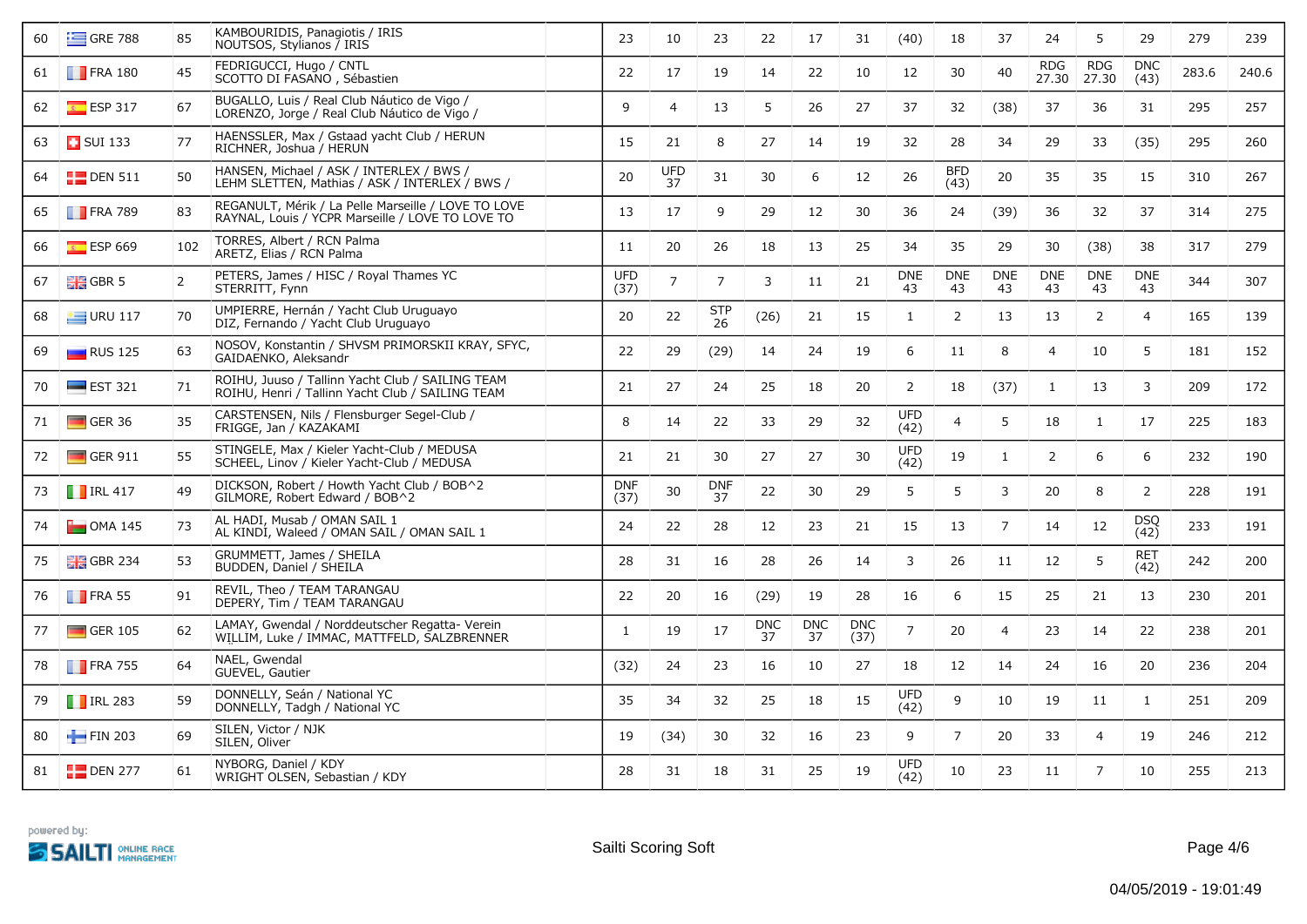| 82  | $\blacksquare$ SWE 181 | 84  | ENGSTROM, Oscar / GKSS<br>WESTBERG, Hugo / GKSS                                                          | 29               | 15   | 22          | 11             | 32               | 26   | <b>DNC</b><br>(42) | 27           | $\overline{2}$     | 8              | 25                 | 16                 | 255 | 213 |
|-----|------------------------|-----|----------------------------------------------------------------------------------------------------------|------------------|------|-------------|----------------|------------------|------|--------------------|--------------|--------------------|----------------|--------------------|--------------------|-----|-----|
| 83  | $\Box$ DEN 791         | 29  | RASK, Frederik / SKS/HS<br>BAY, Marcus / HS                                                              | <b>DNC</b><br>37 | 25   | 31          | 23             | 25               | 33   | $\overline{4}$     | $\mathbf{1}$ | <b>UFD</b><br>(42) | 6              | 18                 | 14                 | 259 | 217 |
| 84  | $\frac{1}{16}$ ESP 917 | 79  | BARRIO GARCIA, Andrés / Real Club Náutico de Gran<br>NUNEZ TORRES, Fran / Club Nàutic Garraf / VELA.CAT  | 17               | 26   | 21          | 29             | (34)             | 16   | 10                 | 29           | 6                  | 17             | 27                 | 21                 | 253 | 219 |
| 85  | $\blacksquare$ THA 279 | 68  | WHITCRAFT, Don / RVYC<br>WHITCRAFT, Dylan                                                                | 30               | 28   | (34)        | 20             | 33               | 8    | 19                 | 17           | 22                 | 10             | 9                  | 23                 | 253 | 219 |
| 86  | $\blacksquare$ ITA 907 | 94  | BARISON, Matteo / Fraglia Vela Malcesine<br>TORCHIO, Nicola / SOCIETA CANOTTIERI GARDA SALA              | 25               | 18   | 20          | 22             | 27               | 30   | 26                 | 8            | (34)               | 22             | 17                 | 12                 | 261 | 227 |
| 87  | $\Box$ OMA 173         | 104 | AL HASANI, Ahmed / OMAN SAIL / OMAN SAIL 2<br>AUBRIOT, Virgil / MARSAILLE / OMAN SAIL 2                  | 33               | 30   | 33          | 9              | (34)             | 29   | 11                 | 21           | 12                 | 15             | 29                 | $\overline{7}$     | 263 | 229 |
| 88  | $GBR$ 140              | 81  | ROBINS, Nick / HISC/ Royal London Yacht Club /<br>VENNIS-OZANNE, Billy / HISC/ Roval London Yacht        | 27               | 29   | (35)        | 26             | 16               | 31   | 24                 | 15           | 32                 | 5              | 22                 | 8                  | 270 | 235 |
| 89  | $\Box$ GER 161         | 78  | HESSE, Lukas<br>SCHNEIDER, Luca / YCRA                                                                   | 34               | 32   | 14          | (34)           | 28               | 29   | 13                 | 14           | 16                 | 3              | 23                 | 29                 | 269 | 235 |
| 90  | $\blacksquare$ POL 196 | 80  | MARCINIAK, Jan / KS AQUA Włocławek<br>NOWICKI, Pawel / TKZ Torun                                         | 20               | 31   | (33)        | 21             | 30               | 31   | 20                 | 23           | 30                 | 30             | 3                  | 9                  | 281 | 248 |
| 91  | $\Box$ GER 369         | 98  | ENGELMANN, Niklas<br>MICKAUSCH, Justus                                                                   | 25               | 25   | 22          | 24             | 28               | 23   | 25                 | 25           | 9                  | 16             | (38)               | 31                 | 291 | 253 |
| 92  | $\blacksquare$ FIN 100 | 76  | MIKKOLA, Martin / KIM<br>IHAMUOTILA, Markus / KIM                                                        | 31               | (35) | 29          | 24             | 30               | 28   | 12                 | 33           | 17                 | 29             | 31                 | 11                 | 310 | 275 |
| 93  | ESP993                 | 103 | LOPEZ MONTOYA, Antonio / Real Club de Regatas de<br>BELMONTE CUENCA, Gregorio / Real Club de Regatas     | 28               | 27   | 28          | 28             | 20               | (35) | 31                 | 3            | 28                 | 31             | 24                 | 27                 | 310 | 275 |
| 94  | $\Box$ GER 113         | 95  | HEINRICH, Ben / Kieler Yacht-Club<br>ARP, Paul / Warnemünder Segel-Club e.V.                             | 33               | 33   | 32          | (35)           | 8                | 32   | 27                 | 30           | 29                 | 9              | 26                 | 18                 | 312 | 277 |
| 95  | $\blacksquare$ AUT 235 | 106 | PRETTNER, Keanu / UYCWg<br>BAUMANN, Marco                                                                | 23               | 24   | 27          | 28             | 24               | 26   | 29                 | (39)         | 26                 | $\overline{7}$ | 37                 | 28                 | 318 | 279 |
| 96  | <b>D</b> POR 667       | 97  | BARRETO, Tomás / Clube Naval de Cascais / MIA<br>PRIETO, João / Clube Naval de Cascais / MIA             | 32               | 30   | DSQ<br>(37) | $\overline{4}$ | 33               | 28   | 17                 | 35           | 27                 | 28             | 33                 | 15                 | 319 | 282 |
| 97  | $\Box$ GER 600         | 86  | PIETZCKER, Paul / Berliner Yacht-Club e.V.<br>VON OPPEN, Linus                                           | 30               | 32   | 23          | 15             | 29               | 26   | 8                  | 32           | 21                 | 34             | 35                 | <b>DNC</b><br>(42) | 327 | 285 |
| 98  | <b>FRA 969</b>         | 66  | CHAMBET, Louis / CNVA<br>LOBRY, Enzo / YCPR                                                              | 29               | 28   | 26          | 25             | <b>BFD</b><br>37 | 33   | 21                 | (38)         | 33                 | 26             | 20                 | 26                 | 342 | 304 |
| 99  | $\blacksquare$ ITA 127 | 88  | CIAGLIA, Tommaso / Fraglia Vela Malcesine /<br>DEZULIAN, Stefano / Fraglia Vela Malcesine /              | 30               | 33   | 34          | 33             | 24               | 34   | 23                 | 28           | UFD<br>(42)        | 21             | 30                 | 25                 | 357 | 315 |
| 100 | $E$ ESP 457            | 90  | GARCÍA PORTELA, Pablo / Real Club de Mar Aguete /<br>FERNANDEZ FUERTES, Marcos / Club Náutico Portosin / | 27               | 35   | 35          | 31             | 36               | 33   | 28                 | 24           | 18                 | 27             | (36)               | 30                 | 360 | 324 |
| 101 | $\frac{1}{2}$ IND 780  | 93  | VERMA, Brijraj / YACHTING ASSOCIATION OF INDIA /<br>KUMAR, Pankaj / YACHTING ASSOCIATION OF INDIA /      | 34               | 26   | 27          | 35             | 35               | (35) | 32                 | 31           | <b>STP</b><br>20   | 32             | 19                 | 33                 | 359 | 324 |
| 102 | $E$ ESP 424            | 100 | MARSANS, Pol / Club Nàutic Arenys de Mar / VELA.CAT<br>MARSANS, Alex / Club Nàutic Arenys de Mar /       | 29               | 32   | 31          | 30             | 28               | 25   | <b>DNC</b><br>42   | 22           | 36                 | 36             | 15                 | <b>DNF</b><br>(42) | 368 | 326 |
|     | 103 <b>T</b> ITA 504   | 89  | ANESSI, Marco / ASSOCIAZIONE NAUTICA SEBINA<br>GAMBA, Edoardo / Fraglia Vela Malcesine                   | 24               | 33   | 34          | 32             | 35               | 32   | 14                 | 16           | 35                 | 39             | <b>DNC</b><br>(42) | <b>DNC</b><br>42   | 378 | 336 |